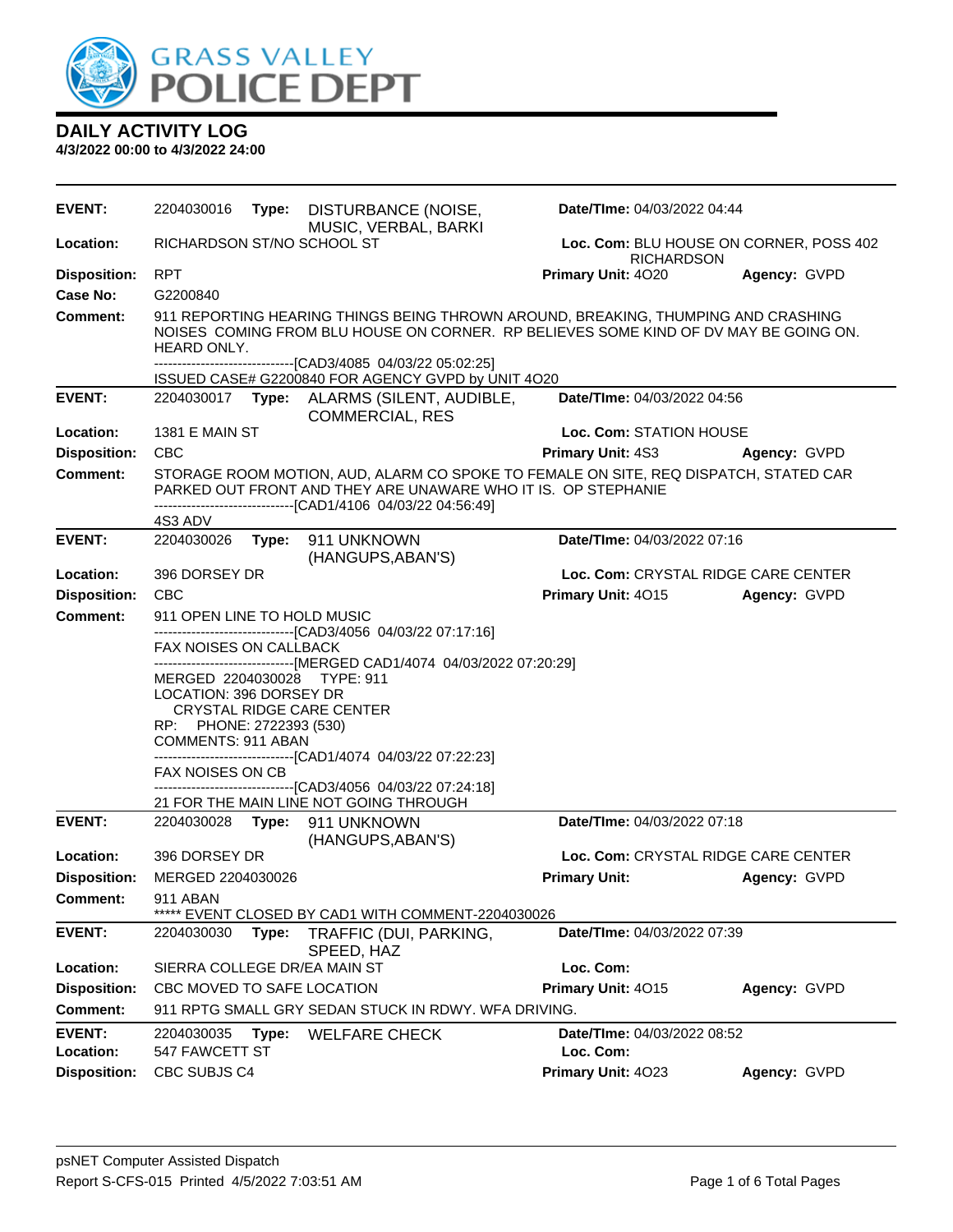

### **4/3/2022 00:00 to 4/3/2022 24:00**

| <b>Comment:</b>                  |                                                         | RP REQ WEL CHECK ON LISTED ADDRESS. RP ADV YESTERDAY SHE WAS WALKING ND SAW A 12-18 MO<br>CHILD STANDING ON THE SIDEWALK BY HERSELF. RP RETURNED THE GIRL TO THE RESIDENCE. RP ADV<br>THERE WAS AN XRAY ASLEEP ON THE COUCH. UNK IF 11550.<br>-------------------------------[CAD1/4074_04/03/22_08:52:38]<br>RP ADV HIST DRUG USE AT RESIDENCE<br>-------------------------------[CAD3/4056_04/03/22_09:12:07]<br>EVENT LOCATION CHANGED FROM 535 FAWCETT ST GV |                             |              |
|----------------------------------|---------------------------------------------------------|------------------------------------------------------------------------------------------------------------------------------------------------------------------------------------------------------------------------------------------------------------------------------------------------------------------------------------------------------------------------------------------------------------------------------------------------------------------|-----------------------------|--------------|
| <b>EVENT:</b>                    |                                                         | 2204030037 Type: DRUGS (ANY NARCOTIC                                                                                                                                                                                                                                                                                                                                                                                                                             | Date/TIme: 04/03/2022 09:11 |              |
|                                  |                                                         | <b>RELATED OFFENSE)</b>                                                                                                                                                                                                                                                                                                                                                                                                                                          |                             |              |
| Location:<br><b>Disposition:</b> | <b>TINLOY ST/BANK ST</b>                                |                                                                                                                                                                                                                                                                                                                                                                                                                                                                  | Loc. Com: BUS STOP          |              |
| <b>Comment:</b>                  | CBC SUBJS ARE C4                                        | RP RPTG BMA ON A RED BIKE SMOKING HS AND DRINKING WITH A GROUP OF PEOPLE                                                                                                                                                                                                                                                                                                                                                                                         | Primary Unit: 4023          | Agency: GVPD |
| <b>EVENT:</b>                    | 2204030051                                              |                                                                                                                                                                                                                                                                                                                                                                                                                                                                  | Date/TIme: 04/03/2022 10:15 |              |
| Location:                        | Type:<br>228 SUTTON WY # 125                            | <b>WELFARE CHECK</b>                                                                                                                                                                                                                                                                                                                                                                                                                                             | Loc. Com:                   |              |
| <b>Disposition:</b>              | <b>CBC PARTIES C4</b>                                   |                                                                                                                                                                                                                                                                                                                                                                                                                                                                  | <b>Primary Unit: 4015</b>   | Agency: GVPD |
| <b>Comment:</b>                  | TO BE ANONYMOUS.                                        | RP REQ WEL CHECK ON XRAY WHO IS SCREAMING FOR SOMEOEN WHO IS NOT THERE TO GET AWAY<br>FORM HER AND "YOU'RE KILLING ME." RP ADV SHE IS ALSO CRYING AND THROWING GARBAGE. RP WANTS<br>--------------------------------[CAD1/4074 04/03/22 10:16:21]                                                                                                                                                                                                                |                             |              |
|                                  |                                                         | RP ADV XRAY HAD 15YOA SON SHE HAS BEEN YELLING AT TODAY TOO                                                                                                                                                                                                                                                                                                                                                                                                      |                             |              |
| <b>EVENT:</b>                    | 2204030052 Type: 911 UNKNOWN                            | (HANGUPS, ABAN'S)                                                                                                                                                                                                                                                                                                                                                                                                                                                | Date/TIme: 04/03/2022 10:23 |              |
| Location:                        | 49/20 RAMP STATE/EA MAIN ST                             |                                                                                                                                                                                                                                                                                                                                                                                                                                                                  | Loc. Com: NB                |              |
| <b>Disposition:</b>              | <b>HBD</b>                                              |                                                                                                                                                                                                                                                                                                                                                                                                                                                                  | <b>Primary Unit:</b>        | Agency: GVPD |
| <b>Comment:</b>                  | 911 HANGUP                                              | ------------------------[CAD3/4056 04/03/22 10:24:02]                                                                                                                                                                                                                                                                                                                                                                                                            |                             |              |
|                                  | C4 ON CALLBACK ACCIDENTAL<br>***** EVENT CLOSED BY CAD3 | EVENT LOCATION CHANGED FROM LAT: 39.21920100 LONG: -121.052352 GRASS VALLEY<br>-------------------------------[CAD3/4056 04/03/22 10:24:09]                                                                                                                                                                                                                                                                                                                      |                             |              |
| <b>EVENT:</b>                    | 2204030053 Type: VANDALISM                              |                                                                                                                                                                                                                                                                                                                                                                                                                                                                  | Date/TIme: 04/03/2022 10:23 |              |
| Location:                        | 740 SO AUBURN ST # 15                                   |                                                                                                                                                                                                                                                                                                                                                                                                                                                                  | Loc. Com:                   |              |
| <b>Disposition:</b>              | <b>CBC</b>                                              |                                                                                                                                                                                                                                                                                                                                                                                                                                                                  | <b>Primary Unit: 405</b>    | Agency: GVPD |
| <b>Comment:</b>                  | OFF AND IS REQ REPORT.                                  | RP RPTG LE REPONDED LAST NIGHT FOR A 415 EVENT 2204020206.<br>XRAY THOUGHT RP CALLED IT IN AND SHE DEFACED HIS PROPERTY WITH SOUP. RP CLEANED THE SOUP<br>-------------------------------[4O5/MDT 04/03/22 10:50]<br>COMMENTS ADDED TO ORIGINAL CALL. NO DAMAGE. RP STATES SU IS MOVING OUT TODAY WITH ASSIST                                                                                                                                                    |                             |              |
|                                  | FROM PARENTS.                                           |                                                                                                                                                                                                                                                                                                                                                                                                                                                                  |                             |              |
| <b>EVENT:</b>                    | 2204030059 Type: FOLLOWUP                               |                                                                                                                                                                                                                                                                                                                                                                                                                                                                  | Date/TIme: 04/03/2022 10:43 |              |
| Location:<br><b>Disposition:</b> | 420 COLFAX AV<br><b>CBC</b>                             |                                                                                                                                                                                                                                                                                                                                                                                                                                                                  | Loc. Com: THE BOTTLE SHOP   |              |
| <b>Comment:</b>                  |                                                         | --------------------------------[CAD1/4074 04/03/22 10:44:02]                                                                                                                                                                                                                                                                                                                                                                                                    | Primary Unit: 4015          | Agency: GVPD |
|                                  |                                                         | EVENT LOCATION CHANGED FROM 420 COLFAX                                                                                                                                                                                                                                                                                                                                                                                                                           |                             |              |
| <b>EVENT:</b>                    |                                                         | 2204030074 Type: DISTURBANCE (NOISE,<br>MUSIC, VERBAL, BARKI                                                                                                                                                                                                                                                                                                                                                                                                     | Date/TIme: 04/03/2022 12:10 |              |
| Location:                        | 109 DORIS DR                                            |                                                                                                                                                                                                                                                                                                                                                                                                                                                                  | Loc. Com:                   |              |
| <b>Disposition:</b>              | <b>CBC</b>                                              |                                                                                                                                                                                                                                                                                                                                                                                                                                                                  | Primary Unit: 4023          | Agency: GVPD |
| <b>Comment:</b>                  | TO MAKE IT LIKE RP IS SAYING THEM.                      | RP RPTG 3 J'S SITTING IFO HER HOUSE VIDEOTAPING ON THEIR PHONES SAYING RACIAL SLURRS TRYING                                                                                                                                                                                                                                                                                                                                                                      |                             |              |
|                                  |                                                         | RP ADV SHE IS ON A WALK IN THE AREA                                                                                                                                                                                                                                                                                                                                                                                                                              |                             |              |
| <b>EVENT:</b>                    | 2204030077 Type:                                        | <b>TRESPASS</b>                                                                                                                                                                                                                                                                                                                                                                                                                                                  | Date/TIme: 04/03/2022 12:21 |              |

psNET Computer Assisted Dispatch Report S-CFS-015 Printed 4/5/2022 7:03:51 AM Page 2 of 6 Total Pages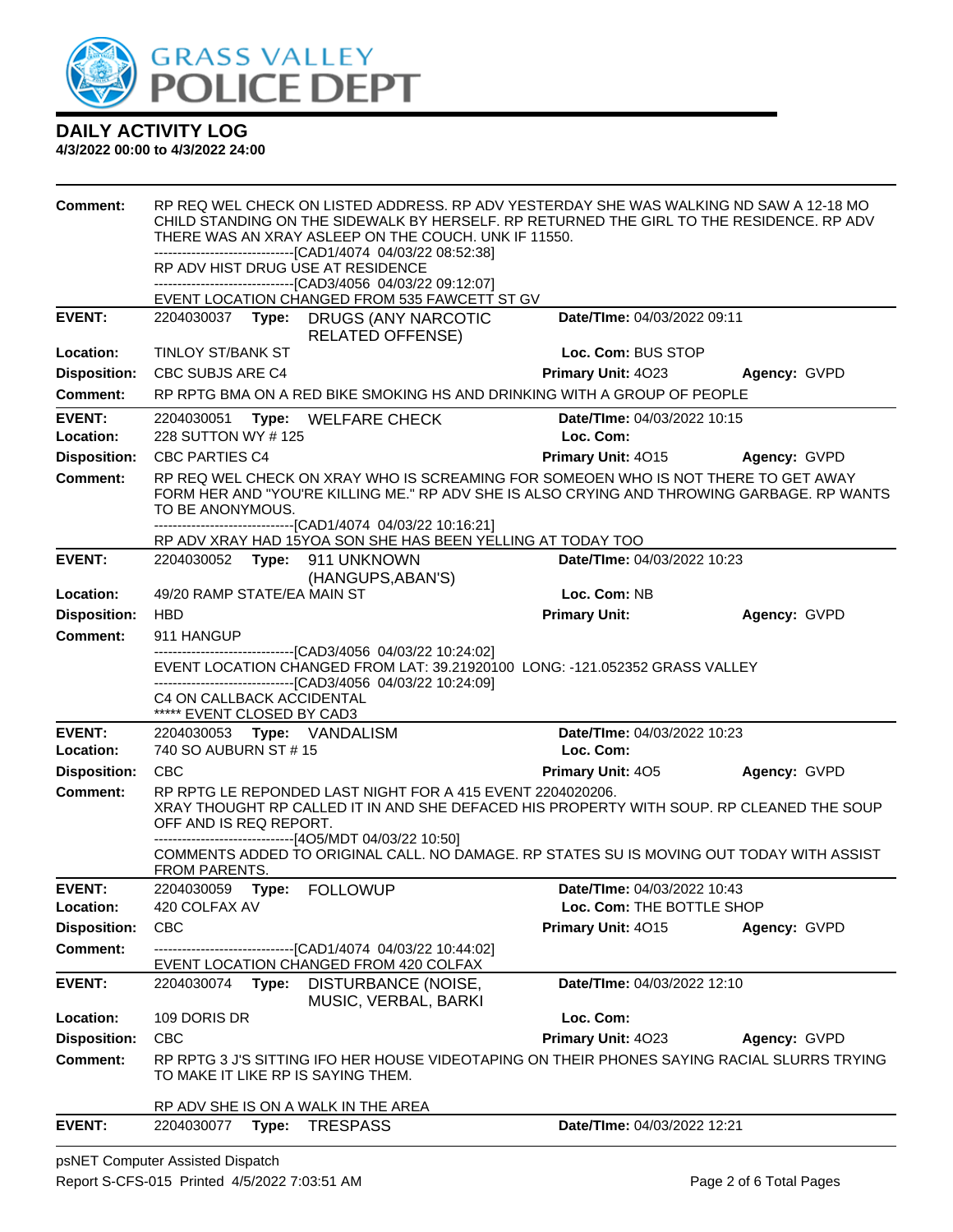

|  | <b>DAILY ACTIVITY LOG</b> |
|--|---------------------------|
|  | .                         |

**4/3/2022 00:00 to 4/3/2022 24:00**

| Location:                  | 716 FREEMAN LN # B                                                                                             | Loc. Com: SUBWAY                         |              |  |
|----------------------------|----------------------------------------------------------------------------------------------------------------|------------------------------------------|--------------|--|
|                            | Disposition: CBC C4 MOVED ALONG                                                                                | Primary Unit: 4015<br>Agency: GVPD       |              |  |
| Comment:                   | 911 EMPLOYEE RPTG MALE SUBJ POSS 11550 SLEEPING IN THE STORE. REQ HE BE REMOVED.                               |                                          |              |  |
|                            | WMA LSW LIGHT BLU SHIRT, BLK PANTS                                                                             |                                          |              |  |
| <b>EVENT:</b>              | 2204030078    Type: TRESPASS                                                                                   | Date/TIme: 04/03/2022 12:23              |              |  |
| Location:                  | 110 DORSEY DR #7                                                                                               | Loc. Com: APARTMENT COMPLEX              |              |  |
| <b>Disposition:</b>        | <b>CBC</b>                                                                                                     | <b>Primary Unit: 4023</b>                | Agency: GVPD |  |
| <b>Comment:</b>            | PROPERTY MANAGER RPT'G SUBJS IN THE UNIT WITHOUT PERMISSION<br>REQ 10-21                                       |                                          |              |  |
| <b>EVENT:</b>              | Type: VEH CITES, VIN, TOWS, DUI<br>2204030079                                                                  | Date/TIme: 04/03/2022 12:45              |              |  |
| Location:                  | 716 E MAIN ST                                                                                                  | Loc. Com: FOOTHILL CAR CARE              |              |  |
| <b>Disposition:</b>        | CBC                                                                                                            | <b>Primary Unit: 4015</b>                | Agency: GVPD |  |
| <b>Comment:</b>            | OW VEH 6SNB958                                                                                                 |                                          |              |  |
|                            | --------------------------------[CAD3/4056 04/03/22 12:46:26]<br>EVENT LOCATION CHANGED FROM FOOTHILL CAR CARE |                                          |              |  |
| <b>EVENT:</b>              | 2204030090 Type: 911 UNKNOWN                                                                                   | Date/TIme: 04/03/2022 13:32              |              |  |
|                            | (HANGUPS, ABAN'S)                                                                                              |                                          |              |  |
| Location:                  | LAT: 39.20058600 LONG: -121.056772                                                                             | Loc. Com:                                |              |  |
| <b>Disposition:</b>        | HBD MEG CB RECEIVED                                                                                            | <b>Primary Unit:</b>                     | Agency: GVPD |  |
| <b>Comment:</b>            | 911 ABANDON                                                                                                    |                                          |              |  |
|                            | --------------------------------[CAD3/4056 04/03/22 13:32:59]                                                  |                                          |              |  |
|                            | UNABLE TO LEAVE MSG<br>***** EVENT CLOSED BY CAD1 WITH COMMENT-MEG CB RECEIVED                                 |                                          |              |  |
| <b>EVENT:</b>              | 2204030105 Type: DISTURBANCE (NOISE,                                                                           | Date/TIme: 04/03/2022 14:53              |              |  |
|                            | MUSIC, VERBAL, BARKI                                                                                           |                                          |              |  |
| Location:                  | 200 DORSEY DR #43                                                                                              | Loc. Com:                                |              |  |
| <b>Disposition:</b>        | RPT PLACED ON A HOLD                                                                                           | Primary Unit: 4015                       | Agency: GVPD |  |
| <b>Case No:</b>            | G2200841                                                                                                       |                                          |              |  |
| <b>Comment:</b>            | 911 RPT'G DV BETWEEN HER AND HER BOYFRIEND, RP STATES THE MALE WAS INJURED BY BY THE RP                        |                                          |              |  |
|                            | MALE LEAVING IN A BLU TRUCK                                                                                    |                                          |              |  |
|                            | ------------------------------[CAD1/4074 04/03/22 15:12:41]                                                    |                                          |              |  |
|                            | 10-39 ER<br>-------------------------------[CAD1/4074 04/03/22 16:00:14]                                       |                                          |              |  |
|                            | ISSUED CASE# G2200841 FOR AGENCY GVPD by UNIT 4O15                                                             |                                          |              |  |
| <b>EVENT:</b>              | 2204030106 Type: DISTURBANCE (NOISE,<br>MUSIC, VERBAL, BARKI                                                   | Date/TIme: 04/03/2022 14:59              |              |  |
| Location:                  | HENDERSON ST/COLFAX AV                                                                                         | Loc. Com: DIEGOS                         |              |  |
| <b>Disposition:</b>        | UTL                                                                                                            | Primary Unit: 405                        | Agency: GVPD |  |
| <b>Comment:</b>            | 911 RPT'G A GRN FORD EXPLORER OCCUPIED BY A MALE AND FEMALE IN A 415, LAST SEEN TURNING                        |                                          |              |  |
|                            | ONTO HENDERSON FROM COLFAX                                                                                     |                                          |              |  |
|                            | --------------------------------[CAD3/4056 04/03/22 15:03:11]<br>911 ABANDON PRIOR TO 911                      |                                          |              |  |
| <b>EVENT:</b>              | 2204030107 Type: FOLLOWUP                                                                                      | Date/TIme: 04/03/2022 15:06              |              |  |
| Location:                  | 740 SO AUBURN ST                                                                                               | Loc. Com:                                |              |  |
| <b>Disposition:</b>        | <b>CBC</b>                                                                                                     | Primary Unit: 405                        | Agency: GVPD |  |
| <b>Comment:</b>            | RP REQ 10-21 REF A POSS STANDBY FOR LATER TODAY                                                                |                                          |              |  |
|                            | -------------------------------[4O5/MDT 04/03/22 15:25]                                                        |                                          |              |  |
|                            | RP IS MANAGER OF PARK. SHE WAS ADVISED OF OPTIONS.                                                             |                                          |              |  |
| <b>EVENT:</b><br>Location: | 2204030108 Type: TRAFFIC ACCIDENT<br>SO AUBURN ST/NEAL ST                                                      | Date/TIme: 04/03/2022 15:17<br>Loc. Com: |              |  |
|                            |                                                                                                                |                                          |              |  |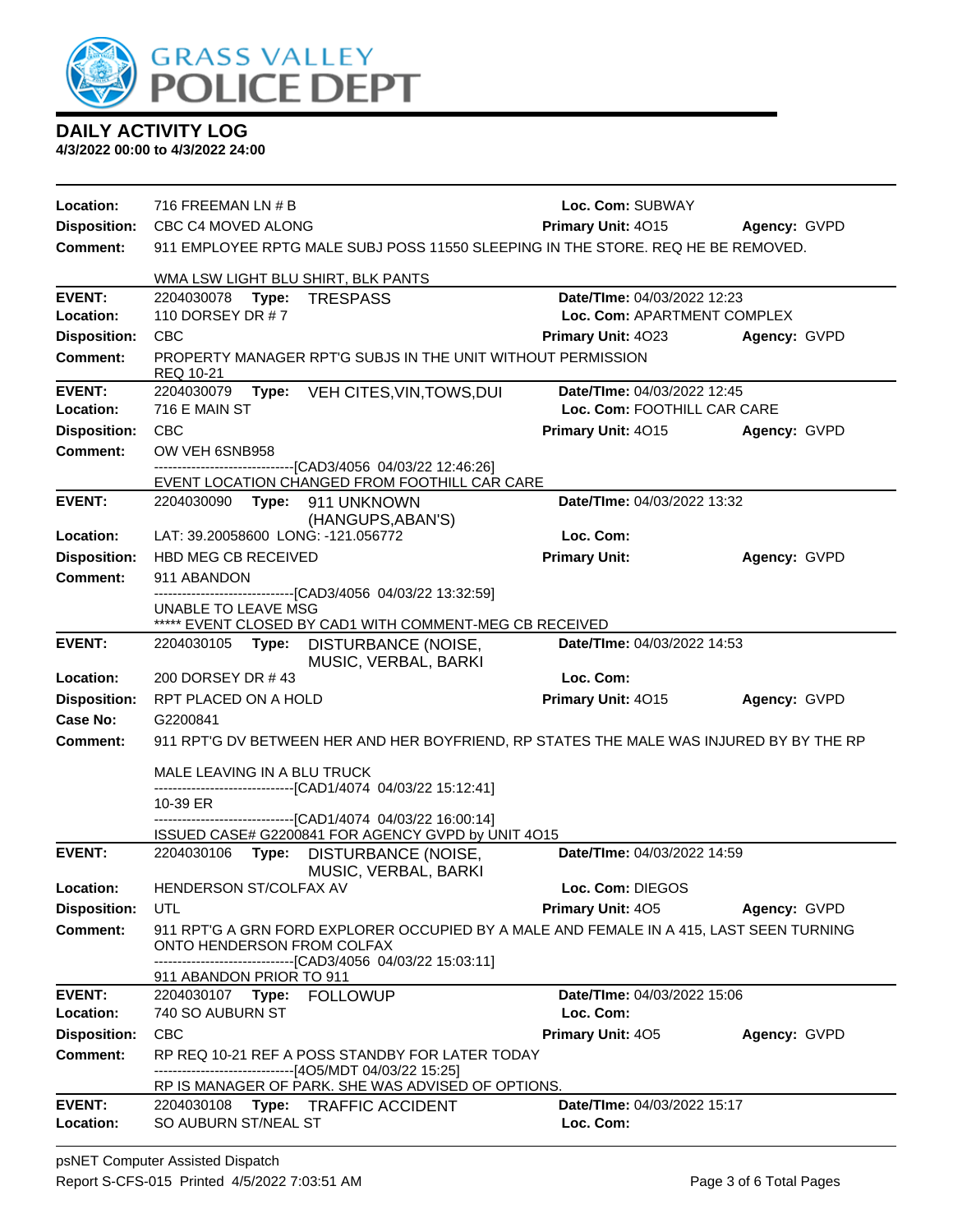

**4/3/2022 00:00 to 4/3/2022 24:00**

| <b>Disposition:</b>        | CBC PARTIES EXCHANGED INFO                                                                                                                                                 | <b>Primary Unit: 4023</b>              | Agency: GVPD |  |  |
|----------------------------|----------------------------------------------------------------------------------------------------------------------------------------------------------------------------|----------------------------------------|--------------|--|--|
| <b>Comment:</b>            | 911 RPTG TWO VEH TC. XRAY RAN RED LIGHT. VEH PULLED OFF ON THE SIDE OF THE RD. PULLED OVER<br>159 SO AUBURN. RP IS IN A BLK TOYT TUNDRA LP: D396F1. SU VEH IS A WHI PICKUP |                                        |              |  |  |
|                            | -------------------------------[CAD1/4074 04/03/22 15:17:41]<br>RP ADV XRAY POSS NEEDS MEDICAL ATTENTION                                                                   |                                        |              |  |  |
|                            | --------------------------------[CAD3/4056 04/03/22 15:18:11]<br>10-39 CALFIRE FOR MED CHKOUT                                                                              |                                        |              |  |  |
| <b>EVENT:</b><br>Location: | Date/TIme: 04/03/2022 15:26<br>2204030109    Type: ALL OTHERS<br>223 CATHERINE LN<br>Loc. Com:                                                                             |                                        |              |  |  |
| <b>Disposition:</b>        | <b>CBC</b>                                                                                                                                                                 | <b>Primary Unit: 4K19</b>              | Agency: GVPD |  |  |
| <b>Comment:</b>            | RP REQ 10-21 REF A NEIGHBOR FLYING A DRONE AND TAKING PICTURES                                                                                                             |                                        |              |  |  |
| <b>EVENT:</b>              | 2204030112 Type: EXTRA PATROL                                                                                                                                              | Date/TIme: 04/03/2022 15:37            |              |  |  |
| Location:                  | MILL ST/NEAL ST                                                                                                                                                            | Loc. Com:                              |              |  |  |
| <b>Disposition:</b>        | <b>CBC</b>                                                                                                                                                                 | <b>Primary Unit: 4023</b>              | Agency: GVPD |  |  |
| <b>Comment:</b>            | RP REQ PATROLS DUE TO ONGOING ISSUES WITH SKATEBOARDERS                                                                                                                    |                                        |              |  |  |
| <b>EVENT:</b>              | 2204030116<br>Type: SUSPICIOUS CIRCUMSTANCE<br>(VEHICLE, PERSON                                                                                                            | Date/TIme: 04/03/2022 16:08            |              |  |  |
| Location:                  | 228 SUTTON WY #125                                                                                                                                                         | Loc. Com: OAK RIDGE APARTMENTS         |              |  |  |
| <b>Disposition:</b>        | CBC 98M                                                                                                                                                                    | <b>Primary Unit: 4015 Agency: GVPD</b> |              |  |  |
| <b>Comment:</b>            | 911 RPT'G SHE JUST CAME HOME TO FIND HER HOUSE TRASHED. RP LEFT FOR AN HOUR AND A HALF.<br>---------------------------------[CAD3/4056 04/03/22 16:08:41]                  |                                        |              |  |  |
|                            | EVENT CALL TYPE CHANGED FROM DIS                                                                                                                                           |                                        |              |  |  |
|                            | ------------------------------[4O15/MDT 04/03/22 16:29]<br>CTC MADE WITH RP. RP WAS REPORTING DAMAGE FROM PREVIOUS REPORT. UNFOUNDED                                       |                                        |              |  |  |
| <b>EVENT:</b>              | 2204030119 Type: VEHICLE STOP                                                                                                                                              | Date/TIme: 04/03/2022 16:16            |              |  |  |
| Location:                  | WE MAIN ST/HIGH ST<br>Loc. Com:                                                                                                                                            |                                        |              |  |  |
| <b>Disposition:</b>        | <b>WA</b>                                                                                                                                                                  | Primary Unit: 4023                     | Agency: GVPD |  |  |
| <b>Comment:</b>            | License: 8XQG963                                                                                                                                                           |                                        |              |  |  |
|                            | -------------------------------[CAD1/4074 04/03/22 16:16:24]<br>EVENT LOCATION CHANGED FROM W MAIN/ALTA                                                                    |                                        |              |  |  |
| <b>EVENT:</b>              |                                                                                                                                                                            | Date/TIme: 04/03/2022 16:37            |              |  |  |
| Location:                  | <b>402 RICHARDSON ST</b>                                                                                                                                                   | Loc. Com:                              |              |  |  |
| <b>Disposition:</b>        | PEN MSG LEFT                                                                                                                                                               | Primary Unit: 4K19                     | Agency: GVPD |  |  |
| <b>Comment:</b>            | RP REQ 10-21 REF CASE G2200840                                                                                                                                             |                                        |              |  |  |
| <b>EVENT:</b>              | Date/TIme: 04/03/2022 17:19<br>2204030128 Type: VEHICLE STOP                                                                                                               |                                        |              |  |  |
| Location:                  | WE MAIN ST/ALTA ST                                                                                                                                                         | Loc. Com:                              |              |  |  |
| <b>Disposition:</b>        | <b>WA VERBAL</b>                                                                                                                                                           | Primary Unit: 4015                     | Agency: GVPD |  |  |
| <b>Comment:</b>            | License: 8VHE509                                                                                                                                                           |                                        |              |  |  |
|                            | --------[CAD1/4074_04/03/22 17:19:26]<br>EVENT LOCATION CHANGED FROM W MAIN/ALTA                                                                                           |                                        |              |  |  |
| <b>EVENT:</b>              | 2204030130<br>Type:<br><b>VEHICLE STOP</b>                                                                                                                                 | Date/TIme: 04/03/2022 17:30            |              |  |  |
| Location:                  | MILL ST/20 RAMP<br>Loc. Com: MILL ST OFF                                                                                                                                   |                                        |              |  |  |
| <b>Disposition:</b>        | WA VERBAL                                                                                                                                                                  | Primary Unit: 4015                     | Agency: GVPD |  |  |
| <b>Comment:</b>            | License: 7VVB026                                                                                                                                                           |                                        |              |  |  |
|                            | ---[CAD1/4074_04/03/22 17:32:42]<br>EVENT LOCATION CHANGED FROM HY 20/MILL OFF                                                                                             |                                        |              |  |  |
| <b>EVENT:</b>              | Date/TIme: 04/03/2022 17:37<br>2204030132<br>Type:<br>ASSAULTS, BATTERY (415)<br>PHYSICAL)                                                                                 |                                        |              |  |  |
| Location:                  | 804 SUTTON WY                                                                                                                                                              | Loc. Com: BANK OF AMERICA              |              |  |  |
| <b>Disposition:</b>        | AST BOOKED FOR 211PC AND 422PC                                                                                                                                             | Primary Unit: 4015                     | Agency: GVPD |  |  |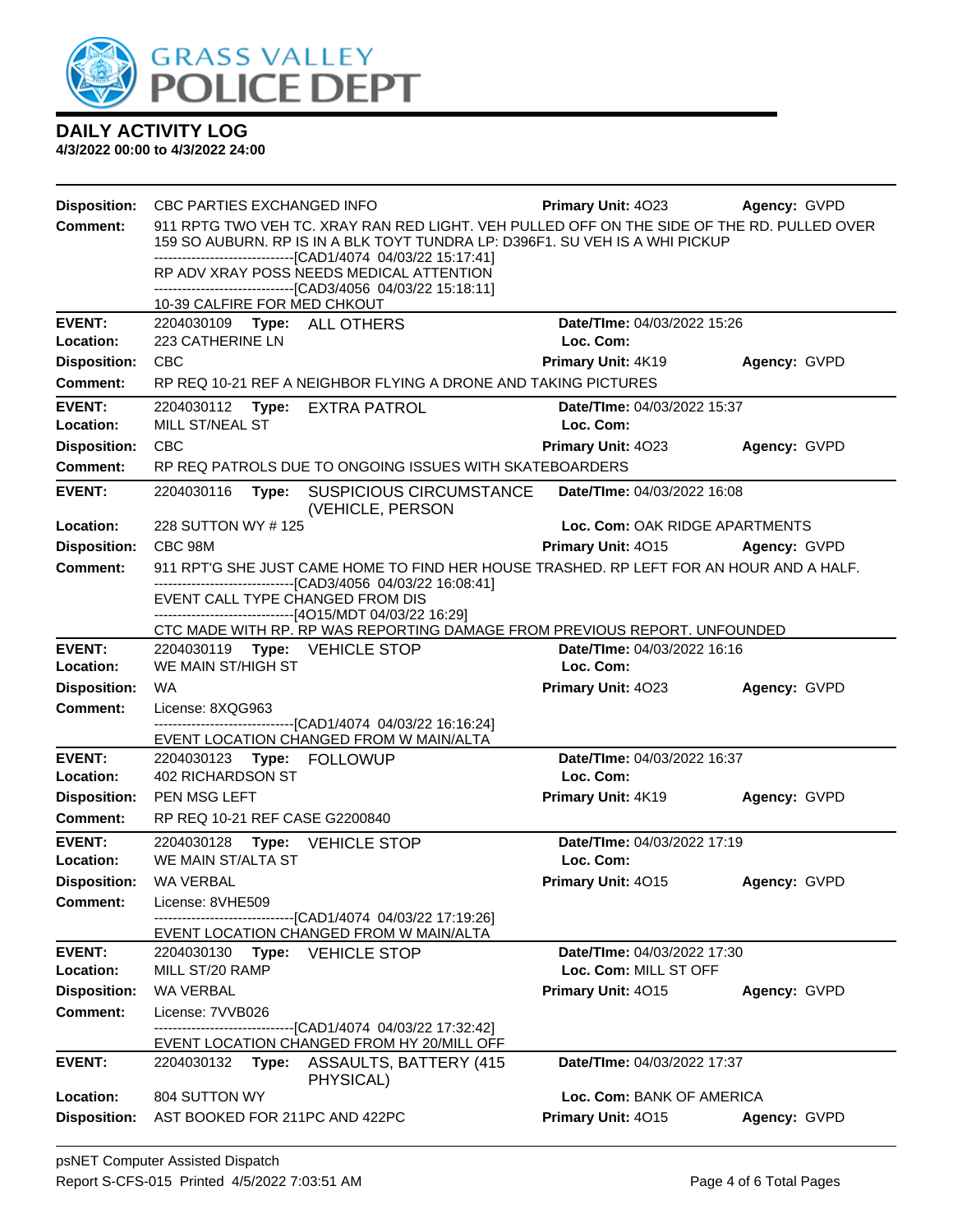

### **4/3/2022 00:00 to 4/3/2022 24:00**

| Case No:            | G2200842                                                                                          |                                                                                                                                                         |                                                                                                                  |                                                                                             |              |  |  |
|---------------------|---------------------------------------------------------------------------------------------------|---------------------------------------------------------------------------------------------------------------------------------------------------------|------------------------------------------------------------------------------------------------------------------|---------------------------------------------------------------------------------------------|--------------|--|--|
| <b>Comment:</b>     | 911 RPT'G AN ASSAULT OCCURED AT BOA AND RP FOLLOWED THE SU TO 12930 RIDGE RD                      |                                                                                                                                                         |                                                                                                                  |                                                                                             |              |  |  |
|                     | 415V HEARD BEFORE LINE DROPPED                                                                    |                                                                                                                                                         |                                                                                                                  |                                                                                             |              |  |  |
|                     | ------------------------------[CAD3/4056 04/03/22 17:37:22]<br>RP ADV SOMEONE GOT HIT IN THE FACE |                                                                                                                                                         |                                                                                                                  |                                                                                             |              |  |  |
|                     |                                                                                                   |                                                                                                                                                         | -------------------------------[CAD3/4056 04/03/22 17:38:17]                                                     |                                                                                             |              |  |  |
|                     | MSG LEFT ON CALLBACK                                                                              |                                                                                                                                                         |                                                                                                                  |                                                                                             |              |  |  |
|                     | HEATED 415.                                                                                       | -------------------------------[CAD3/4056 04/03/22 17:40:08]<br>NEIGHBOR RPT'G MULTIPLE SUBJS IN A GRY SUV WERE AT THE RIDGE RD ADDRESS AND THERE WAS A |                                                                                                                  |                                                                                             |              |  |  |
|                     |                                                                                                   | VEH LEFT TWRDS ALTA ST                                                                                                                                  |                                                                                                                  |                                                                                             |              |  |  |
|                     |                                                                                                   |                                                                                                                                                         | -------------------------------[CAD3/4056 04/03/22 17:56:43]<br>STATES THE SU'S LIVE AT THE RIDGE ADDRESS        | MOTHER OF J VI STATES HER SON WAS SKATEBOARDING AND WAS ASSAULTED BY OTHER KNOWN J'S/ RP    |              |  |  |
|                     |                                                                                                   |                                                                                                                                                         | RP AND HER SON ARE NOW AT 454 LAMARQUE                                                                           |                                                                                             |              |  |  |
|                     |                                                                                                   |                                                                                                                                                         | -------------------------------[CAD3/4056 04/03/22 17:58:51]                                                     |                                                                                             |              |  |  |
|                     |                                                                                                   | RP ADVISES WHEN SHE WENT TO RIDGE RD THE SU'S MOTHER CAME AT HER WITH A BASEBALL BAT. RP<br>STATES SHE DID PUSH THE SU'S MOTHER                         |                                                                                                                  |                                                                                             |              |  |  |
|                     |                                                                                                   |                                                                                                                                                         | -------------------------------[CAD2/4074 04/03/22 18:26:59]                                                     |                                                                                             |              |  |  |
| <b>EVENT:</b>       |                                                                                                   |                                                                                                                                                         | ISSUED CASE# G2200842 FOR AGENCY GVPD by UNIT 4O15                                                               | Date/TIme: 04/03/2022 17:40                                                                 |              |  |  |
| Location:           | DORSEY DR/49/20                                                                                   |                                                                                                                                                         | 2204030133 Type: VEHICLE STOP                                                                                    | Loc. Com: NB                                                                                |              |  |  |
| <b>Disposition:</b> | WA                                                                                                |                                                                                                                                                         |                                                                                                                  | Primary Unit: 4015                                                                          | Agency: GVPD |  |  |
| <b>Comment:</b>     | License:                                                                                          |                                                                                                                                                         |                                                                                                                  |                                                                                             |              |  |  |
|                     | DIVERTING FOR 23103<br>------------------------------[CAD2/4074 04/03/22 17:46:20]                |                                                                                                                                                         |                                                                                                                  |                                                                                             |              |  |  |
|                     |                                                                                                   |                                                                                                                                                         | EVENT LOCATION CHANGED FROM NB 49/DORSEY                                                                         |                                                                                             |              |  |  |
| <b>EVENT:</b>       |                                                                                                   |                                                                                                                                                         | 2204030134 Type: DISTURBANCE (NOISE,<br>MUSIC, VERBAL, BARKI                                                     | Date/TIme: 04/03/2022 17:51                                                                 |              |  |  |
| Location:           | 170 STACEY LN # 1/2                                                                               |                                                                                                                                                         |                                                                                                                  | Loc. Com:                                                                                   |              |  |  |
| <b>Disposition:</b> | <b>CBC</b>                                                                                        |                                                                                                                                                         |                                                                                                                  | <b>Primary Unit: 405</b>                                                                    | Agency: GVPD |  |  |
| <b>Comment:</b>     | <b>SEPERATED</b>                                                                                  |                                                                                                                                                         | 911 RPT'G HER ROOMATE IS HBD AND THROWING THINGS                                                                 | MALE HEARD IN BACKGROUND SAYING THE RP WAS THE ONE THROWING THINGS. PARTIES SOMEWHAT        |              |  |  |
|                     |                                                                                                   |                                                                                                                                                         | -------------------------------[4O5/MDT 04/03/22 18:19]<br>VERBAL BETWEEN ROOMMATES. RP ADVISED OF OPTIONS.      |                                                                                             |              |  |  |
| <b>EVENT:</b>       |                                                                                                   |                                                                                                                                                         | 2204030144 Type: 911 UNKNOWN<br>(HANGUPS, ABAN'S)                                                                | Date/TIme: 04/03/2022 19:28                                                                 |              |  |  |
| Location:           | 111 W MCKNIGHT WY                                                                                 |                                                                                                                                                         |                                                                                                                  | Loc. Com: KMART                                                                             |              |  |  |
| <b>Disposition:</b> | HBD CLEAR PER 409                                                                                 |                                                                                                                                                         |                                                                                                                  | <b>Primary Unit:</b>                                                                        | Agency: GVPD |  |  |
| Comment:            | <b>COUNTRY CAB</b>                                                                                |                                                                                                                                                         | ***** EVENT CLOSED BY CAD2 WITH COMMENT-CLEAR PER 409                                                            | 911 CALLER ASKING FOR LE TO CTC CAB COMPANY AND ADVISE OF HIS LOCATION. RP WAITING FOR GOLD |              |  |  |
| EVENT:              |                                                                                                   |                                                                                                                                                         | 2204030147 Type: SUBJECT STOP                                                                                    | Date/TIme: 04/03/2022 19:34                                                                 |              |  |  |
| Location:           | SO AUBURN ST/MOHAWK ST                                                                            |                                                                                                                                                         |                                                                                                                  | Loc. Com:                                                                                   |              |  |  |
| <b>Disposition:</b> | <b>CBC</b>                                                                                        |                                                                                                                                                         |                                                                                                                  | Primary Unit: 4015                                                                          | Agency: GVPD |  |  |
| <b>Comment:</b>     |                                                                                                   |                                                                                                                                                         | ----------------------------------[CAD2/4051 04/03/22 19:35:08]<br>EVENT LOCATION CHANGED FROM S AUBURN / MOHAWK |                                                                                             |              |  |  |
| <b>EVENT:</b>       | 2204030149                                                                                        | Type:                                                                                                                                                   | <b>ASSAULTS, BATTERY (415)</b><br>PHYSICAL)                                                                      | Date/TIme: 04/03/2022 19:39                                                                 |              |  |  |
| Location:           | <b>12930 RIDGE RD</b>                                                                             |                                                                                                                                                         |                                                                                                                  | Loc. Com:                                                                                   |              |  |  |
| <b>Disposition:</b> | PEN PENDING CALLBACK                                                                              |                                                                                                                                                         |                                                                                                                  | Primary Unit: 4015                                                                          | Agency: GVPD |  |  |

psNET Computer Assisted Dispatch Report S-CFS-015 Printed 4/5/2022 7:03:51 AM Page 5 of 6 Total Pages